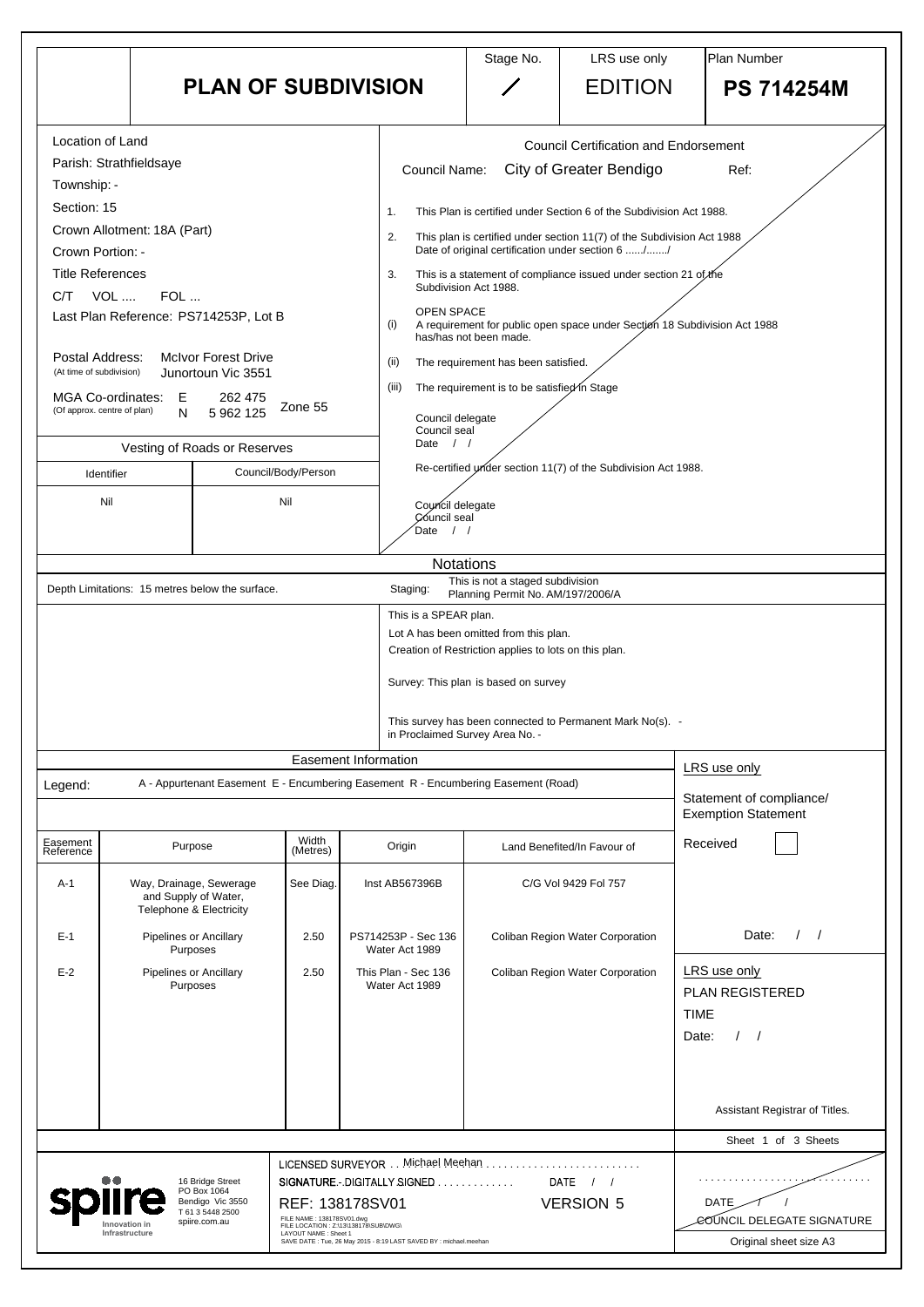

| G   | $\bullet\bullet$<br>16 Bridge Street<br>PO Box 1064<br><b>splire</b><br>Bendigo Vic 3550 |                                                                          | $\sim$                                                                                                                                                                                                                                     | 2004 m <sup>2</sup><br>97°54′20″<br>(72.50)<br>B | $E-2$ $\rightarrow$<br>$\frac{187°53}{2.50}$<br>۶7°5<br>18<br>$A-1$ |                                                                               | G |  |
|-----|------------------------------------------------------------------------------------------|--------------------------------------------------------------------------|--------------------------------------------------------------------------------------------------------------------------------------------------------------------------------------------------------------------------------------------|--------------------------------------------------|---------------------------------------------------------------------|-------------------------------------------------------------------------------|---|--|
|     | T 61 3 5448 2500<br>spiire.com.au<br>Innovation in<br>Infrastructure                     |                                                                          | ENLARGEMENT<br>SCALE 1:1000                                                                                                                                                                                                                |                                                  |                                                                     | Sheet 2                                                                       |   |  |
| lн. | <b>SCALE</b><br>1111111111<br>20<br>60<br>20<br>80<br>40<br>LENGTHS ARE IN METRES        | <b>ORIGINAL</b><br><b>SHEET</b><br>SCALE<br><b>SIZE</b><br>A3<br> 1:2000 | LICENSED SURVEYOR.<br>SIGNATURE DIGITALLY SIGNED<br>REF: 138178SV01<br>FILE NAME: 138178SV01.dwg<br>FILE LOCATION : Z:\13\138178\SUB\DWG\<br>LAYOUT NAME : Sheet 2 P<br>SAVE DATE : Tue, 26 May 2015 - 8:19 LAST SAVED BY : michael.meehan | Michael Meehan                                   | DATE<br><b>VERSION 5</b>                                            | <b>DATE</b><br>COUNCIL DELEGATE<br><b>SIGNATURE</b><br>Original sheet size A3 | H |  |
|     |                                                                                          | $\overline{2}$                                                           |                                                                                                                                                                                                                                            |                                                  | 5                                                                   | 6                                                                             |   |  |